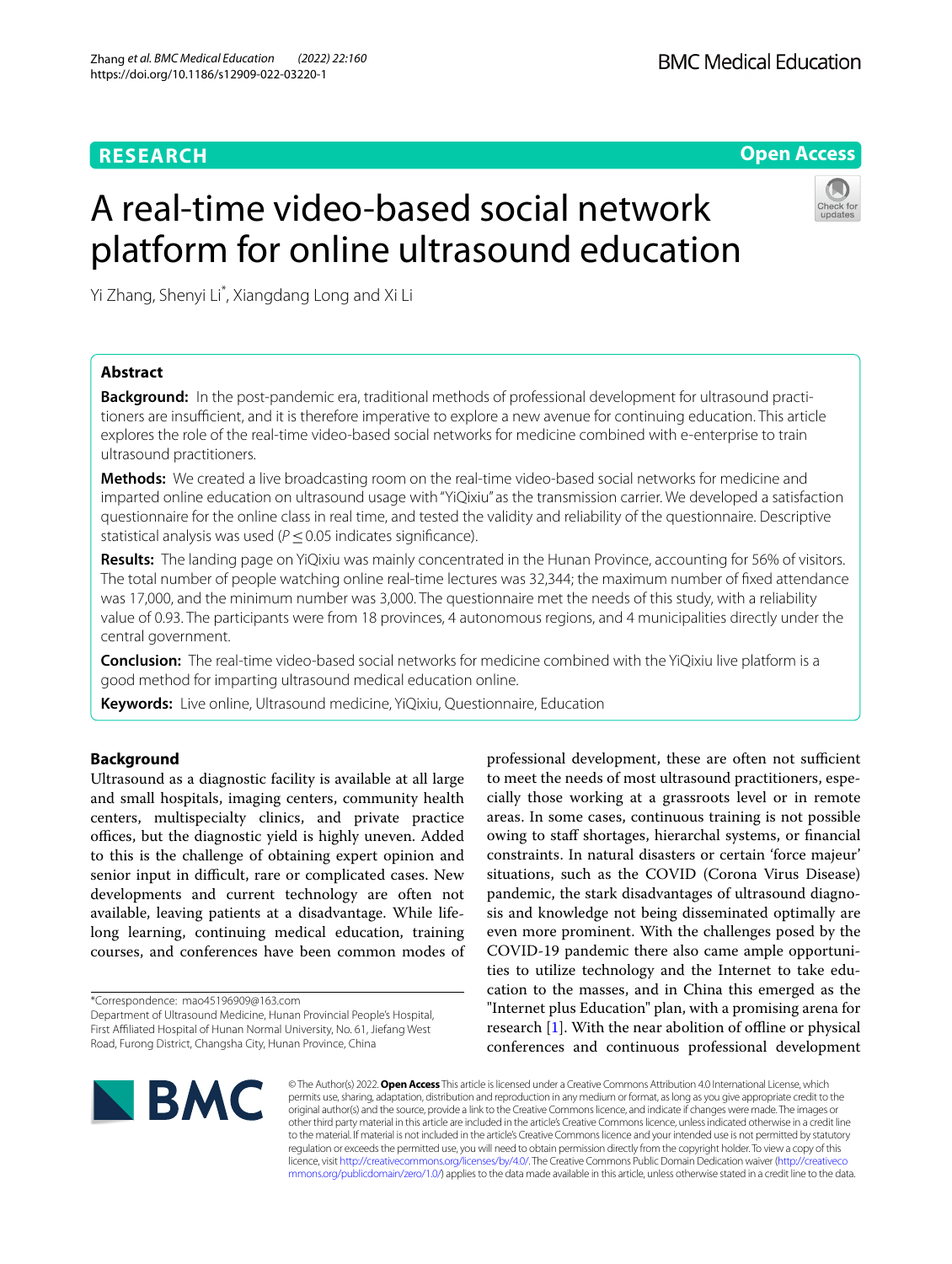programs, a purely online live stream model, and later a hybrid model, became the need of the hour. This transition was enabled by the technological progress of the Internet, which made it not only feasible but also comfortable and therefore an acceptable mode of teaching– learning  $[2]$  $[2]$ . The ability to remain interactive, as well as being cost efective, has led to its mass appeal [[3](#page-6-2)]. Not only this, but even in higher education the avenues for continuous professional development have increased manifold [\[4](#page-6-3)]. In order to move towards optimization, it is imperative for individuals to receive training (knowledge) in ultrasound diagnosis in a new medium. Educators worldwide seized the tremendous potential of online platforms to reach out to and empower medical students in their pursuit of knowledge [\[5](#page-6-4)]. Video based platforms enhance the teaching–learning process by simulating the real world experience as closely as possible. Furthermore, medical students should also be empowered in digital formats like telehealth, including patient-physician remote interaction [[5\]](#page-6-4). Several researchers have also taken it a step forward by using these platforms on social media networks for wider dissemination and value [\[6](#page-6-5)]. This article explores the role of the real-time video-based social networks for medicine in conjunction with the new model of YiQixiu for live online lectures in ultrasound medicine so that professional expertise may be disseminated more efficiently in real time with the help of modern technology.

## **Methods**

An individual real-time video-based social networks for medicine account was created, the nickname modifed, and log in provided in the prescribed format. The administrator for the real-time video-based social network for medicine was assigned, a live room name constructed, and a room ID number generated. Simultaneously, a login to the official website of YiQixiu was facilitated with the YiQixiu notice (see Fig. [1\)](#page-2-0), and the real-time videobased social networks for medicine link was inserted on the YiQixiu page; the course schedule and instructor panel were shared in advance every Wednesday on another page. The real-time video-based social networks for medicine live room (including the live room name and ID number) was promoted by the platform administrator through various channels on the network (such as WeChat, QQ ultrasound practitioners' group, Weibo, Douyin, etc.), and the YiQixiu notice was forwarded with detailed instructions about entering the lecture room. Physicians who needed to study ultrasound medicine could open the YiQixiu notice at a prescribed time and then directly click the live room link on the page for realtime lectures.

The teaching materials were sourced from the department in the form of short lectures on related topics, including ultrasound diagnostics, new technologies, continuous professional development, discussion of difficult cases, and teaching rounds. The lecturers and resource persons comprised mainly the department faculty, invited experts in ultrasound medicine at both national and international levels, and other clinical experts in the same hospital.

Domestic ultrasound practitioners and other clinicians, international experts, and related non-professionals were included as trainers. On-site lecturers belonged to the Department of Ultrasound Medicine and other clinical departments of the same hospital. Graduate students, interns, and nearby attendees were present on-site.

The YiQixiu system automatically records and counts the relevant data. We extracted the total page visits, unique visitors, re-shares, visit regions, and access device distribution from April 26, 2018 to March 14, 2020 from the analysis data column of YiQixiu. YiQixiu also has a message function, which can record the satisfaction scores and feedback from both trainers and trainees. We used the real-time video-based social networks for medicine to obtain a fxed number of clients, and the number of real-time lectures and lectures per live online broadcast.

We formulated a live online class satisfaction questionnaire (see Table [1](#page-2-1)) on the basis of carefully researched and relevant documents, and we used this raw client data to publish the survey questionnaire; this method was useful towards understanding, analyzing, and investigating the ideas of the participants.

Descriptive statistical data analysis was used ( $P \leq 0.05$ ) indicates signifcance). Validity and reliability were tested based on expert evaluation, correlation analysis, and correlation coefficient to obtain the reliability score of the questionnaire.

This study was approved by the Medical Ethics Committee of Hunan People's Hospital (First Afliated Hospital of Hunan Normal University) (No. 2020–49), all methods were carried out in accordance with relevant guidelines and regulations. The written informed consent was obtained from all the participants for involvement in the study.

# **Results**

From April 26, 2018 to March 14, 2020, the total number of visits to the YiQixiu notifcation page reached 52,886, with a daily maximum of 1,053, a minimum of 1, and an average of 86. The number of independent visitors reached 30,216; the highest daily number of visits was 596, the lowest 1, and the average  $51$ . The regions visited were mainly concentrated in Hunan Province,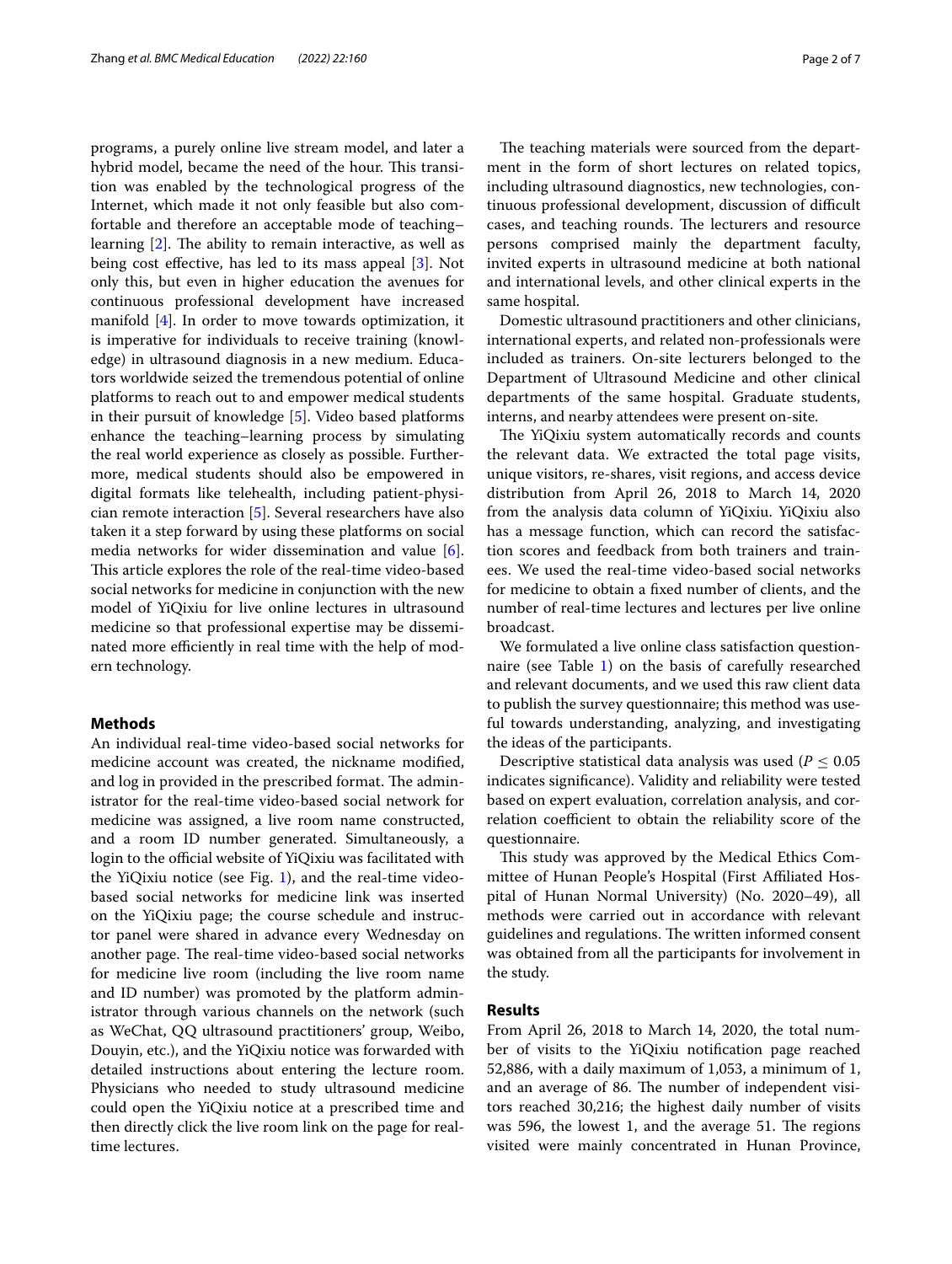<span id="page-2-1"></span><span id="page-2-0"></span>**Table 1** Do you like the dissemination of ultrasound medical knowledge in the form of online live broadcast? (*n*=181)

| <b>Options</b> | Number of people | Percentage% |  |  |
|----------------|------------------|-------------|--|--|
| l ike          | 178              | 98.34%      |  |  |
| General        |                  | 0.55%       |  |  |
| Uncertain      | $\left( \right)$ | $0\%$       |  |  |
| <b>Dislike</b> |                  | 1.11%       |  |  |
|                |                  |             |  |  |

Henan, Jiangsu, Hebei, Shandong, Guangdong, Jiangxi, Sichuan, Beijing, and Zhejiang. Hunan Province provided the largest proportion, accounting for 56%. The preferred channel was mainly WeChat, accounting for 100%. The access device data showed that the major views were on Android (74%) and Apple (24%), and the main models were Huawei (35%), Apple (25%), OPPO (9%), Vivo (9%), Xiaomi (7%), and Samsung  $(2%)$ . The total number of re-shares of YiQixiu was 354. There were 1,020 messages in the message column of YiQixiu, and the audience

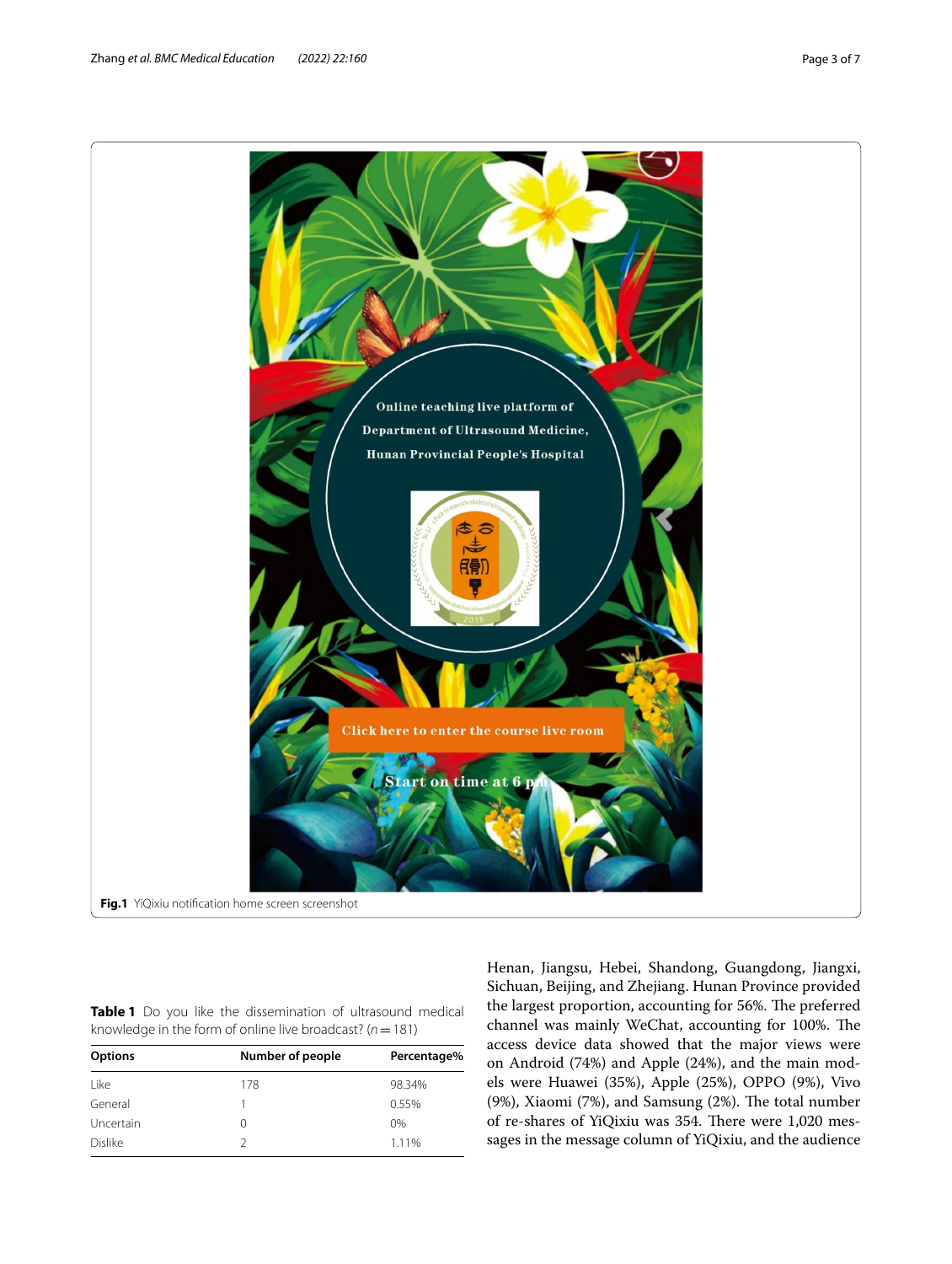<span id="page-3-0"></span>**Table 2** Are you satisfed with the content design of the online live broadcast of the platform? (*n*=181)

| <b>Options</b>    | Number of people | Percentage% |
|-------------------|------------------|-------------|
| Very satisfied    | 126              | 69.61%      |
| Satisfied         | 52               | 28.73%      |
| General           |                  | 1.66%       |
| Very dissatisfied |                  | $0\%$       |

<span id="page-3-2"></span>**Table 4** Is the online live class hampered by other networks, and does it impair concentration? (*n*=181)

| <b>Options</b> | Number of people | Percentage% |
|----------------|------------------|-------------|
| Very often     | 12               | 6.63%       |
| Often          | 90               | 49.72%      |
| Sometimes      | 2                | 1.11%       |
| Almost never   | 77               | 42.54%      |

<span id="page-3-1"></span>**Table 3** Does the online live teaching model help improve the diagnosis and treatment capabilities of ultrasound practitioners?  $(n=181)$ 

| Number of people | Percentage% |
|------------------|-------------|
| 157              | 86.74%      |
| 23               | 12.71%      |
|                  | 0.55%       |
| 0                | $0\%$       |
|                  |             |

satisfaction was 98%. The main comments were that the listeners felt that the live broadcast schedule was not reasonable, some live broadcasts were not smooth, and the sound quality was poor. There were also suggestions that the lecturer should begin with basics and standardize the professional videos. During and post COVID, efforts have been made to adjust the live broadcast time and to continually improve the quality and standardize the professional content.

An online live class satisfaction questionnaire was created after meticulous planning. A total of 195 questionnaires were distributed online, with 181 validated and 14 non-validated questionnaires. The participants in the survey were from 18 provinces, 4 autonomous regions, and 4 municipalities in China.

Results of the survey form are provided below.

Table [1](#page-2-1) shows that almost all participants in the survey liked the dissemination of ultrasound knowledge through the online live broadcast. A small number of participants who disliked the online format likely prefer the traditional classroom. Online education could potentially be used for ultrasound training going forward.

Table [2](#page-3-0) shows that almost all participants were satisfed with the course content and design, and 69.61% were very satisfied. The course content ranged from basic theories to actual cases, to new advances and new technologies, and from easy to difficult. The lectures were classified and explained according to the subject design.

Table [3](#page-3-1) shows that the participants felt that the online live teaching mode was helpful for improving the diagnosis and treatment capabilities of ultrasound practitioners,

<span id="page-3-3"></span>**Table 5** Do you feel that live online classes can stimulate your desire to gain professional knowledge? (*n*=181)

| <b>Options</b> | Number of people | Percentage% |
|----------------|------------------|-------------|
| Agree          | 162              | 89.50%      |
| General        | 9                | 4.97%       |
| Uncertain      | 10               | 5.53%       |
| Disagree       |                  | $0\%$       |

<span id="page-3-4"></span>**Table 6** Do you support us in continuing the use of the online live broadcast platform to spread ultrasound knowledge and expertise? (*n*=181)

| <b>Options</b>  | Number of people | Percentage% |
|-----------------|------------------|-------------|
| Very supportive | 163              | 90.06%      |
| Supportive      | 15               | 8.30%       |
| Uncertain       | 3                | 1.66%       |
| Not supportive  | $^{()}$          | 0%          |

especially for those in remote areas and those who did not have the time and opportunity to participate in advanced studies.

Table [4](#page-3-2) shows that problems with interference were uncommon, and attention/concentration was maintained except in cases of poor network signals and webpage pop-up interference.

Table [5](#page-3-3) shows that the majority of participants believed that watching online live classes could stimulate the desire to gain professional knowledge.

Table [6](#page-3-4) shows that all the participants in the questionnaire supported the continued use of the online live broadcast platform for the dissemination of ultrasound knowledge and expertise, with the wide majority highly supportive.

Table [7](#page-4-0) shows that all the participants in the questionnaire were willing to recommend our online live courses to professionals who were in need of training resources. ('Not willing' was taken to imply that active promotion by users was not agreed to, whereas 'not support' would be that the method itself was unacceptable.)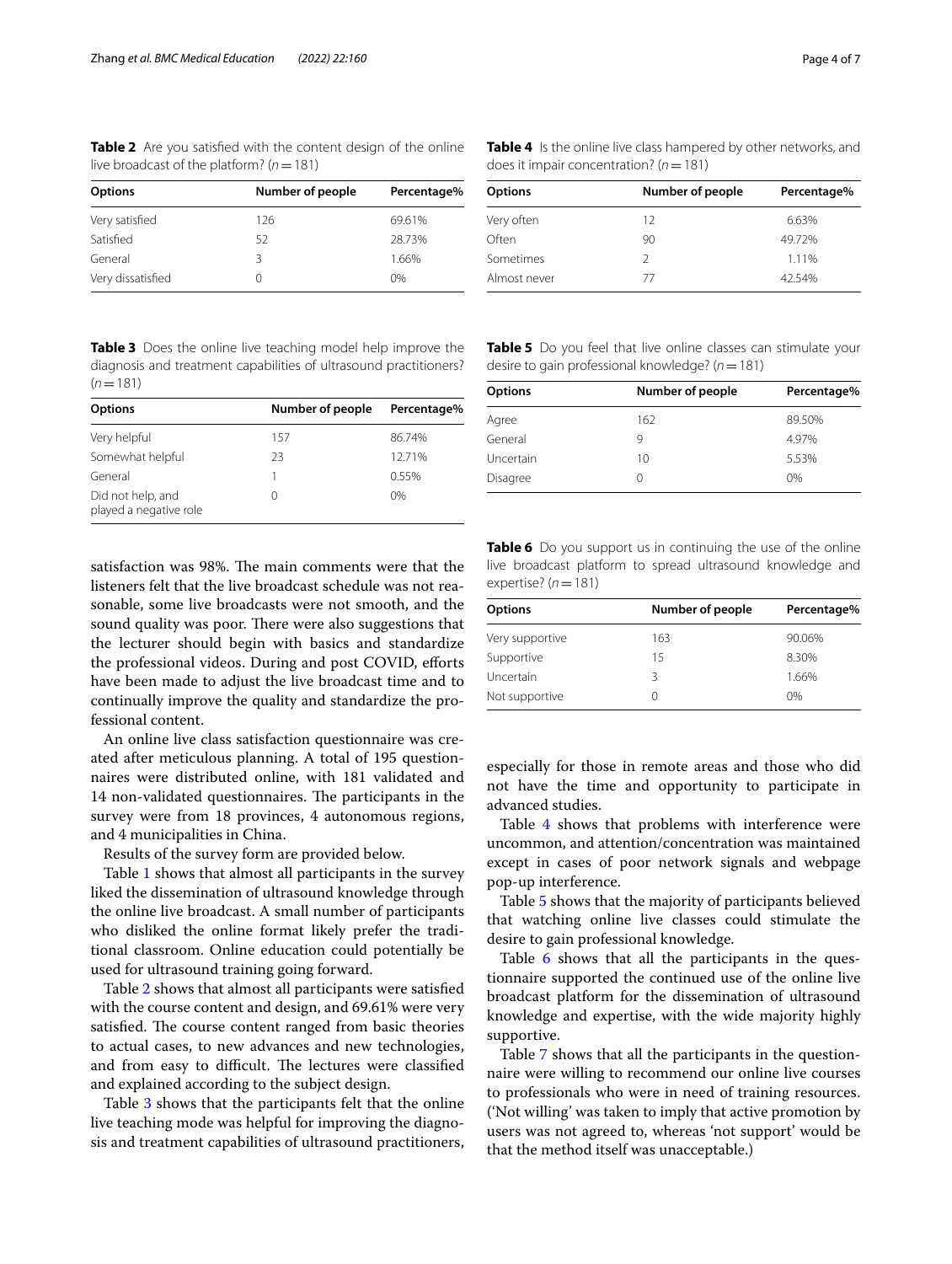<span id="page-4-0"></span>**Table 7** Are you willing to recommend our live online classes to professionals in need? (*n*=181)

| Percentage% |
|-------------|
|             |
| 96.13%      |
| 1.66%       |
| 2.21%       |
| $0\%$       |
|             |

<span id="page-4-1"></span>**Table 8** What factors prompted you to choose to watch our live online class? (*n*=181)

| Number of<br>people | Percentage% |
|---------------------|-------------|
| 122                 | 67.40%      |
| 20                  | 11.05%      |
| 21                  | 11.60%      |
| 18                  | 9.95%       |
|                     |             |
|                     |             |

Table [8](#page-4-1) shows that most participants were driven by the ultrasound professional team to choose to watch our online live courses, accounting for 67.40%, followed by industry reputation and trial class.

# **Discussion**

Ultrasound medicine as an independent and complete system of diagnostics is not only highly theoretical, but also technical. Ultrasound practitioners must be abilityoriented, with comprehensive high-quality training. Not only must a new mode of knowledge transfer be integrated into the system, but capacity building should also be enhanced, especially for grassroots workers and those in remote areas. This is even more important in the post COVID era, where real-time, prompt, fast, and efective dissemination of professional knowledge and skills is required. Thus, exploring new modes of online live broadcast is urgent.

With the growth of Internet technologies, especially big data and cloud computing, and the popularization of smart terminals, it is possible to transfer expertise online. The new generation of media real-time videobased social networks for medicine was born in 2008. It is called "Waiyin" [[7\]](#page-6-6) on the Internet and is the abbreviation of "yuyin" in pidgin Chinese. At present, with its unique form of presentation, the real-time video-based social networks for medicine provides voice and video services in online real-time interactive classrooms, and learners can break time and space constraints to learn and interact. The popularity of the Internet has promoted the development of novel network communication

technologies. Online live broadcasting is one of the largest ways to disseminate information. It is an interactive and quasi entertainment form based on real time video streaming that supports dialogue between anchors and users. It mainly relies on webpage or client technology to build a virtual live online room, with a platform facilitating real-time performance for the anchor [\[8](#page-6-7)]. Online live broadcasting, as a popular voice tool for online instant communication, has changed traditional online education methods and approaches, conforming to the current trend of the Internet, and has the advantages of a strong interface, rich teaching–learning channels, and high-defnition video points. Based on this, our department successfully created a real-time video-based social networks for medicine room and generated a room ID number in 2017. The live broadcast room was renamed, using YiQixiu as the live broadcast platform communication carrier. This was done after logging in to the official website of YiQixiu, creating the Yiqixiu notice, and inserting the real-time video-based social networks for medicine link on the page. On the subsequent pages, the teaching schedule and training panel were displayed, along with the subject, teacher, and host information. The platform administrator or department secretary shared the YiQixiu notifcation link or WeChat QR code through various channels on the network (WeChat, QQ, Weibo, Douyin, etc.), with detailed instructions to enter the live room and avail of the lesson. Students who needed to obtain expertise in ultrasound medicine could click on the link to the online live lesson after receiving the YiQixiu notifcation link, collect it on WeChat, open the YiQixiu notifcation link or WeChat at the prescribed time, and then click the link to listen to the lesson in real time. The live teaching materials were sourced from the department in the form of short lectures incorporating basic knowledge of ultrasound medicine, professional development, new skills, discussion of difficult cases, and teaching rounds. The trainers were mainly from the department (Department of Ultrasound Medicine) and related specialties in the same hospital. Some ultrasound experts were also invited from inside and outside the province. This entire program was reported for the first time on the official website of the Hunan Provincial Health Commission in the year of its inception (2017). In China, this new model of an online live broadcast platform combined with YiQixiu to disseminate and impart ultrasound training is still considered unique. In a little more than two years of continuous use of this medium, a large number of interested trainees have been accommodated. Expert senior input has further enhanced the value of this program.

YiQixiu has the following advantages: extremely simple operation, rich expression, abundant applications, and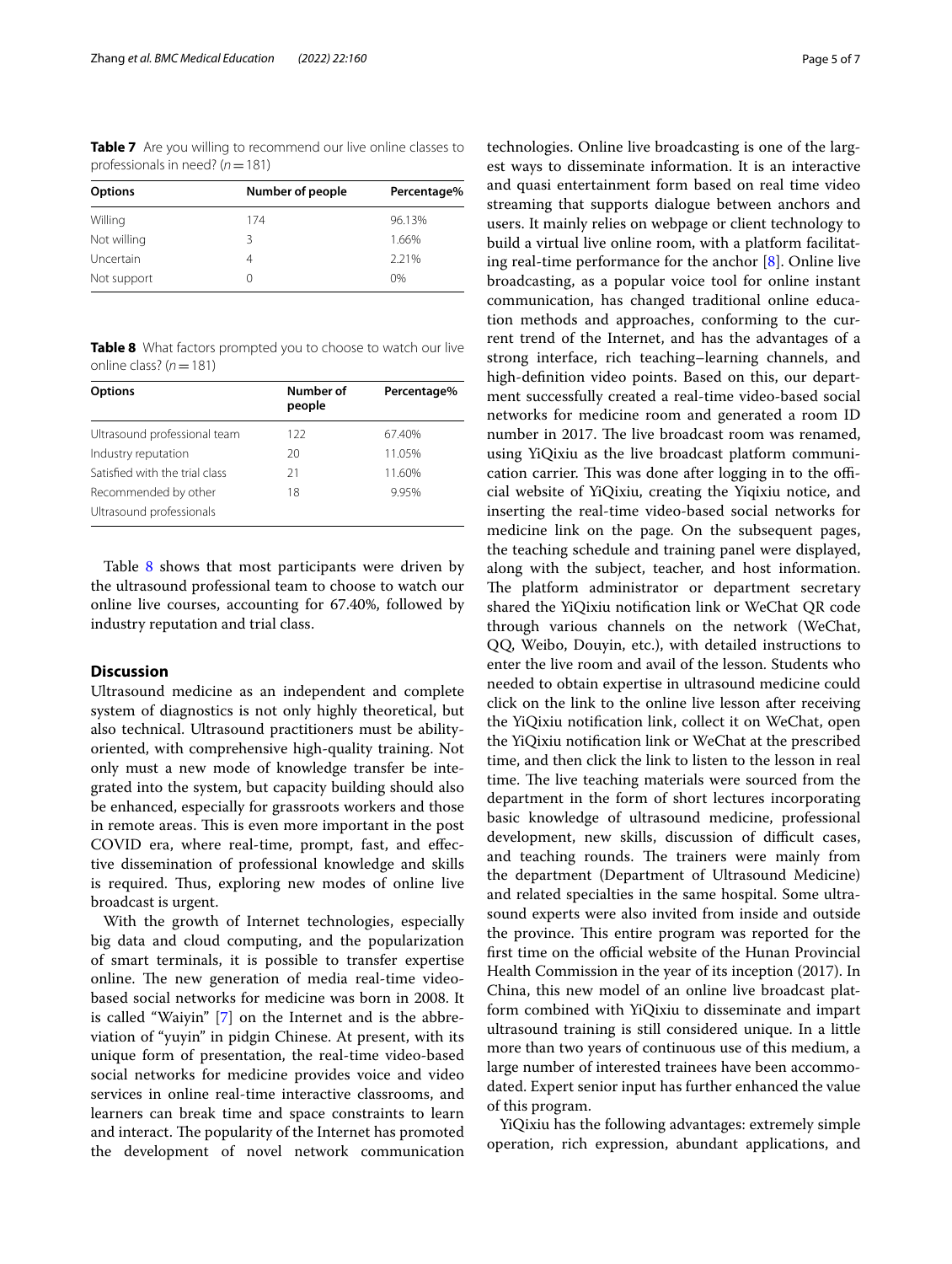the ability to automatically store and disseminate analysis data in real time. All kinds of complex and mundane knowledge points that can be produced and displayed on the computer devices are transferred to more convenient and portable mobile phones. Learners may choose their preferred device according to their needs without time or space limitations. Beginning in 2018, this platform was promoted in our setup as a novel educational medium, and except for holidays this program continues to be live streamed online every Wednesday at 6 pm local time. The YiQixiu notification link is shared one day before the lecture by the multiparty network platform. All online live courses are free to watch. At present, our realtime video-based social network for medicine is fxed at 1,590 fans/clients/attendees (live room ID number 1963199794). The number of real-time live lecturers has reached 60 and the minimum is 25, including members of the Department of Ultrasound Medicine and some from other clinical departments. Graduate students, independent trainees, interns, and learners from nearby foreign hospitals usually join on-site.

From the results of our questionnaire, most questionnaire participants learned about our online live broadcast program through the ultrasound professional team, and they provided very encouraging feedback for its continued dissemination. They unanimously expressed the view that the online live broadcast classes were robust in design and content and could stimulate their desire to acquire professional knowledge and skills. The participants were also willing to promote our online live broadcast platform to other professionals. Some respondents felt that the online courses were susceptible to interference from other networks and afected their concentration (57.46%). A domestic research survey shows that when using the WeChat platform to implement the fipped classroom process, 70% of the students are easily distracted by other network notifications  $[9]$  $[9]$ . The main points of contention were poor network signals and advertising pop-ups. In the Internet era, and especially post-pandemic, live online courses have become a more popular (and oftentimes the only) way of disseminating knowledge, and are eminently worth exploring further.

Keeping the importance and urgency of the current situation in mind, online live broadcast teaching platforms can promote expertise in ultrasound practice among medical professionals nationwide (especially in the province of Hunan). With the emergence and popularization of newer and better streaming technologies, and the philosophy of lifelong learning, disparities in training and practice of ultrasound medicine can be overcome. Although this learning platform is a break from tradition, it meets the needs of ultrasound practitioners- regardless of time and place- with diversifed and customizable learning, reduces their learning costs, and makes learning more autonomous. Disruption, adaptation, and growth are buzzwords in this new learning era and almost all spheres of education and commerce are following this trajectory. From a global perspective, Madrigal et al. [\[6](#page-6-5)] used Facebook and YouTube to create a platform called pathCast, which broadcasts live pathology lectures to international medical professionals online, with good results. Therefore, live online broadcasting has become an invaluable method in education and the dissemination of new medical technologies  $[10]$ . Thus, adoption of new technology could beneft both patients and practitioners in (ultrasound) medicine.

## **Conclusion**

The real-time video-based social networks for medicine combined with the YiQixiu live platform is a good method for teaching ultrasound medicine online.

#### **Abbreviation**

COVID: Corona Virus Disease.

## **Acknowledgements** Not applicable.

## **Authors' contributions**

YZ participated in the implementation of the project, gave active help and helped publish this article. XDL participated in the implementation of the project. XL participated in the collection of some data of the project. SYL was a major contributor in writing the manuscript. All authors read and approved the fnal manuscript.

#### **Author's information**

Shenyi Li is deputy chief physician at Hunan Provincial People's Hospital (the First Afliated Hospital of Hunan Normal University), and a Master's supervisor at Hunan Normal University. Li is mainly engaged in the integration of musculoskeletal ultrasound pain diagnosis and treatment, and mentoring ultrasound practitioners.

## **Funding**

This study was funded as a general project of the Hunan Provincial Department of Education: Research on ultrasonic medical knowledge imparted on a webcast platform (project number: 18c0004).

#### **Availability of data and materials**

The raw data supporting the conclusions of this article will be made available by the corresponding author, without undue reservation.

## **Declarations**

#### **Ethics approval and consent to participate**

This study was approved by the Medical Ethics Committee of Hunan People's Hospital (First Afliated Hospital of Hunan Normal University) (No. 2020–49), all methods were carried out in accordance with relevant guidelines and regulations. The written informed consent was obtained from all the participants for involvement in the study.

#### **Consent for publication**

Not applicable.

#### **Competing interests**

The authors declare that they have no competing interests.